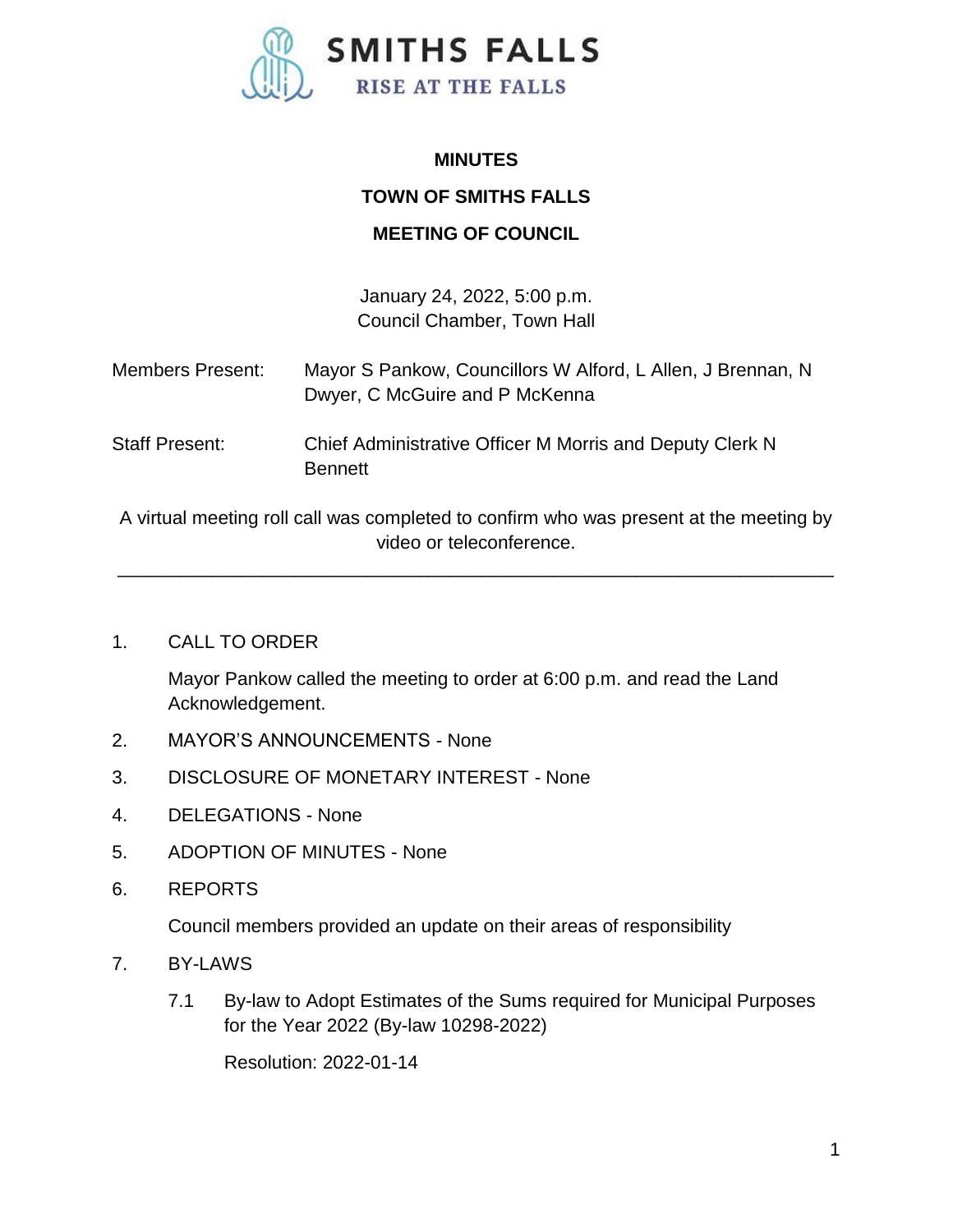Moved by P McKenna Seconded by J Brennan

THAT a By-law to By-law to Adopt Estimates of the Sums required for Municipal Purposes for the Year 2022, be now read a third time and finally passed, signed, sealed and numbered 10298-2022.

*Councillor Brennan requested a recorded Vote on this motion.*

| Member         | Yea | <b>Nay</b> |
|----------------|-----|------------|
| W Alford       |     |            |
| L Allen        |     |            |
| J Brennan      |     |            |
| N Dwyer        |     |            |
| C McGuire      |     |            |
| P McKenna      |     |            |
| Mayor S Pankow |     |            |

# **Carried**

7.2 By-law to Amend By-law 8712-2014 being a By-law to Establish and Regulate the Maintenance Operations and Management of the Water System and to Establish the Rates and Other ServiceC harges for Use of the System (By-law 10300-2022)

Resolution: 2022-01-15

Moved by W Alford Seconded by P McKenna

THAT a By-law to Amend By-law 8712-2014 being a By-law to Establish and Regulate the Maintenance Operations and Management of the Water System and to Establish the Rates and Other Service Charges for Use of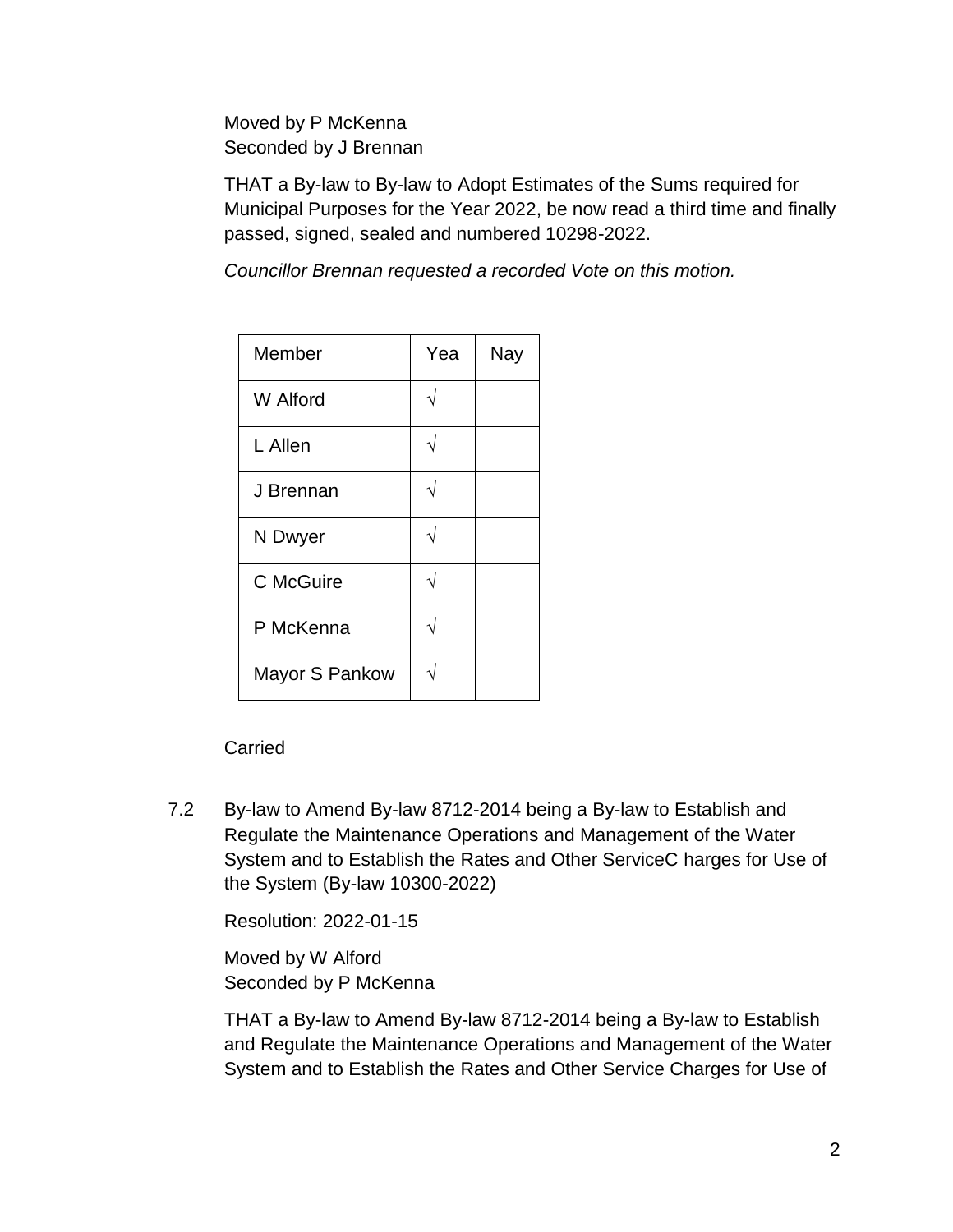the System , be now read a third time and finally passed, signed, sealed and numbered 10300-2022.

*Councillor Brennan requested a recorded Vote on this motion.*

| Member         | Yea | Nay |
|----------------|-----|-----|
| W Alford       |     |     |
| L Allen        |     |     |
| J Brennan      |     |     |
| N Dwyer        |     |     |
| C McGuire      |     |     |
| P McKenna      |     |     |
| Mayor S Pankow |     |     |

Carried

7.3 By-law to Authorize Execution of a Multi Party Recreation Cost Sharing Agreement (By-law 10302-2022)

Resolution: 2022-01-16

Moved by J Brennan Seconded by L Allen

THAT By-law to Authorize Execution of a Multi Party Recreation Cost Sharing Agreement, be received and read a first time and taken as read a second time.

Carried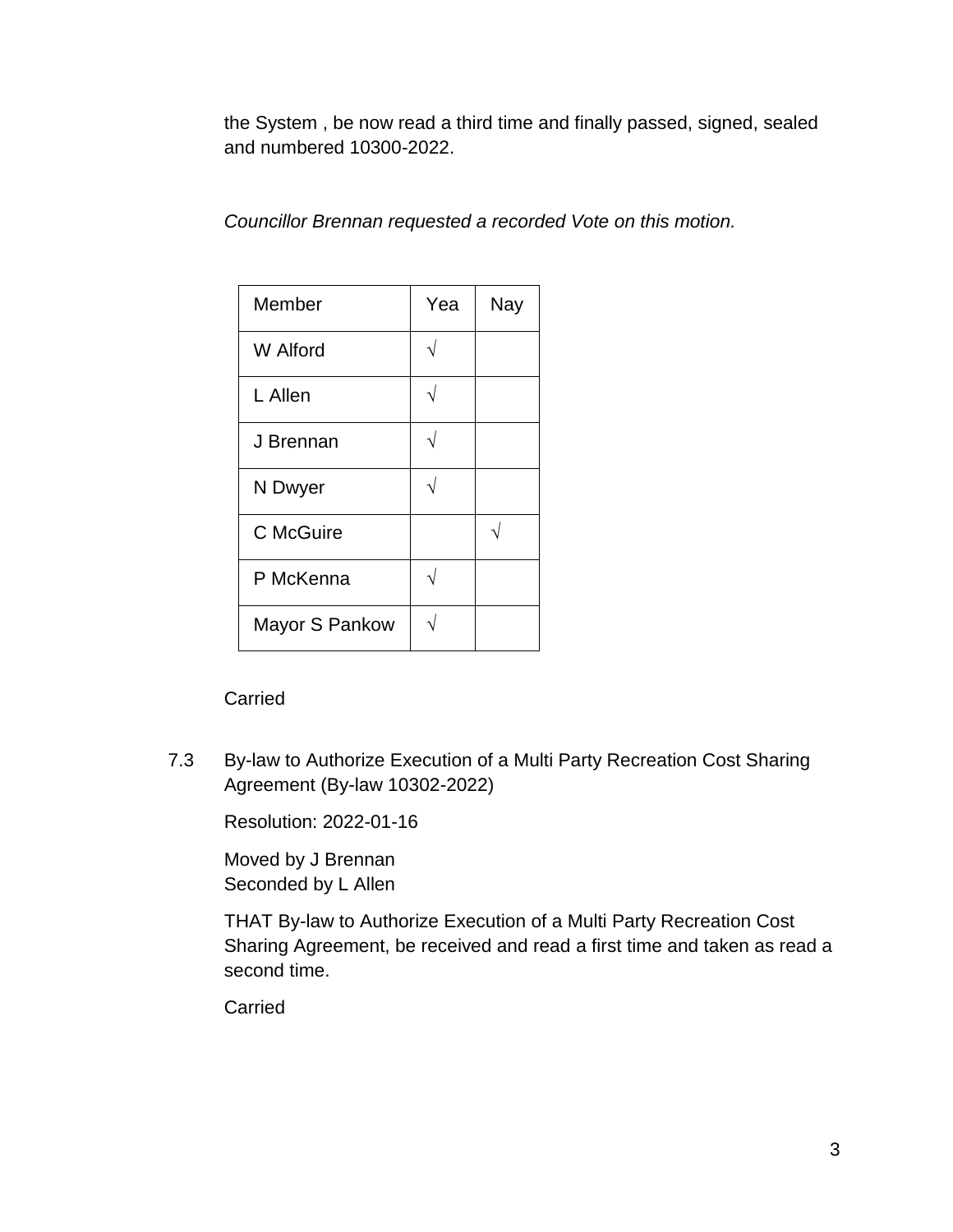Resolution: 2022-01-17

Moved by J Brennan Seconded by L Allen

THAT a By-law to Authorize Execution of a Multi Party Recreation Cost Sharing Agreement, be now read a third time and finally passed, signed, sealed and numbered 10302-2022.

Carried

7.4 By-law to Authorize a Fire Dispatching Agreement with the Municipality of Wharncliffe (By-law 10303-2022)

Resolution: 2022-01-18

Moved by C McGuire Seconded by L Allen

THAT a By-law to Authorize a Fire Dispatching Agreement with the Municipality of Wharncliffe, be received and read a first time and taken as read a second time.

Carried

Resolution: 2022-01-19

Moved by C McGuire Seconded by L Allen

THAT a By-law to Authorize a Fire Dispatching Agreement with the Municipality of Wharncliffe, be now read a third time and finally passed, signed, sealed and numbered 10303-2022.

**Carried** 

#### 8. MISCELLANEOUS MOTIONS / BUSINESS

8.1 Joint and Several Liability

Resolution: 2022-01-20

Moved by C McGuire Seconded by J Brennan